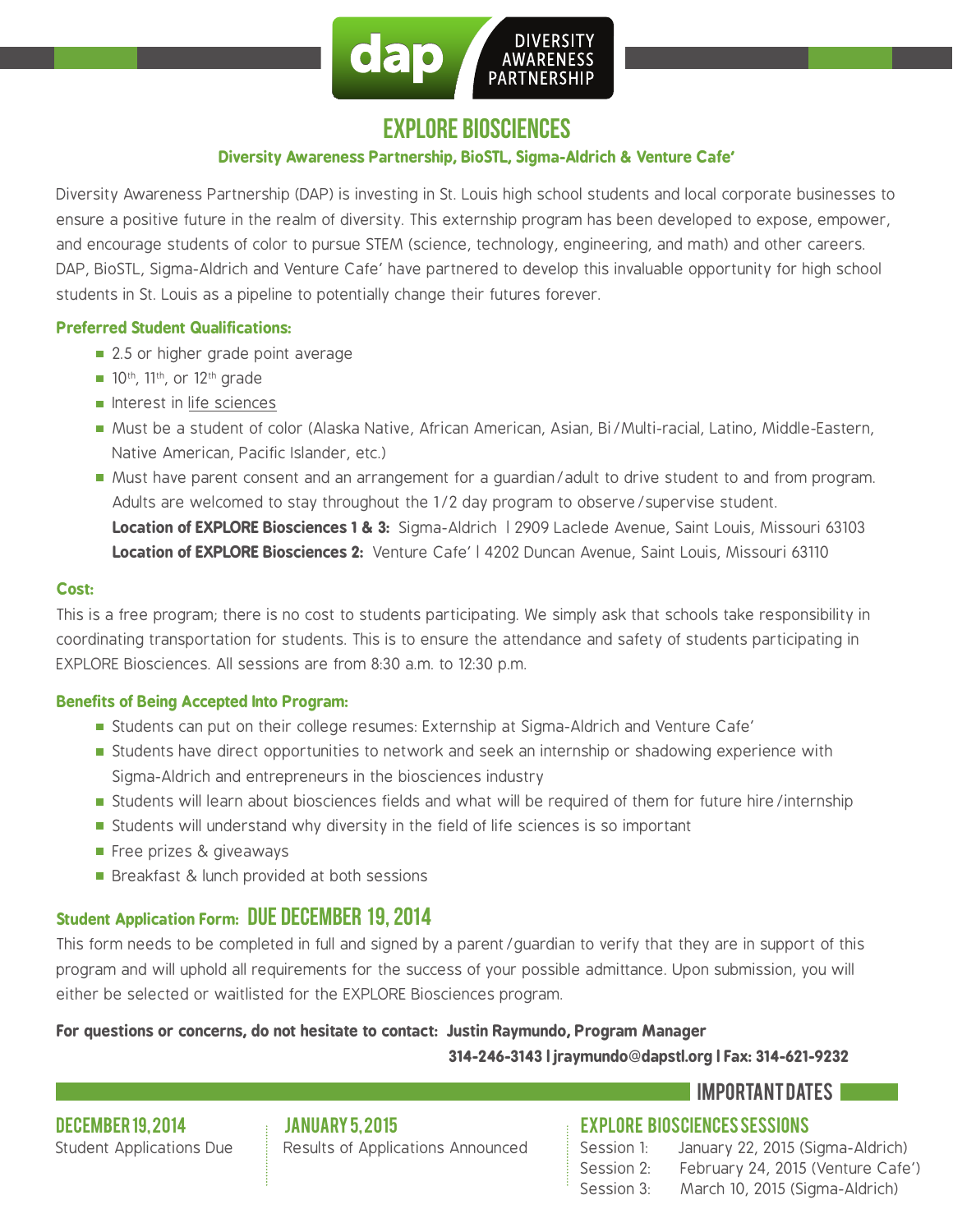

# explore biosciences student application

|                                                                                                                                                                                                                                                                                                                                                                                   |  |  |                                                         | <b>Race/</b> $\Box$ Alaska Native $\Box$ African American $\Box$ Asian $\Box$ Bi/Multi-racial $\Box$ Latino |  |  |  |  |
|-----------------------------------------------------------------------------------------------------------------------------------------------------------------------------------------------------------------------------------------------------------------------------------------------------------------------------------------------------------------------------------|--|--|---------------------------------------------------------|-------------------------------------------------------------------------------------------------------------|--|--|--|--|
| <b>Gender:</b> $\Box$ Male                                                                                                                                                                                                                                                                                                                                                        |  |  |                                                         |                                                                                                             |  |  |  |  |
| If admitted into the program, who will be available to send you to the externship program?<br>(Must be over 18)                                                                                                                                                                                                                                                                   |  |  |                                                         |                                                                                                             |  |  |  |  |
|                                                                                                                                                                                                                                                                                                                                                                                   |  |  |                                                         |                                                                                                             |  |  |  |  |
|                                                                                                                                                                                                                                                                                                                                                                                   |  |  |                                                         |                                                                                                             |  |  |  |  |
|                                                                                                                                                                                                                                                                                                                                                                                   |  |  |                                                         |                                                                                                             |  |  |  |  |
| If interested in an internship experience, do you understand that this is something you will have to seek out<br>during this program on your own by building connections with EXPLORE Biosciences' mentors?<br>$\Box$ Yes<br>$\Box$ No                                                                                                                                            |  |  |                                                         |                                                                                                             |  |  |  |  |
| <b>APPLICANT'S COMMITMENT</b><br>permission to participate in the EXPLORE Biosciences Program. I acknowledge that I understand the<br>program expectations and deadlines of the EXPLORE Biosciences Program.                                                                                                                                                                      |  |  |                                                         |                                                                                                             |  |  |  |  |
| <b>Application Deadline:</b>                                                                                                                                                                                                                                                                                                                                                      |  |  |                                                         | December 19, 2014                                                                                           |  |  |  |  |
| <b>EXPLORE Biosciences Session 1 (at Sigma-Aldrich):</b><br><b>EXPLORE Biosciences Session 2 (at Venture Cafe'):</b><br><b>EXPLORE Biosciences Session 3 (at Sigma-Aldrich):</b>                                                                                                                                                                                                  |  |  | January 22, 2015<br>February 24, 2015<br>March 10, 2015 |                                                                                                             |  |  |  |  |
| I also understand that the individual named above will be photographed, filmed or videotaped by or for<br>program staff to be used in any medium. The undersigned hereby on behalf of individual named above<br>agrees to waive any right, claim or cause of action, against Diversity Awareness Partnership, BioSTL,<br>Sigma-Aldrich, and Venture Cafe', its members, or staff. |  |  |                                                         |                                                                                                             |  |  |  |  |
|                                                                                                                                                                                                                                                                                                                                                                                   |  |  |                                                         |                                                                                                             |  |  |  |  |

Parent/Guardian Signature: Date: